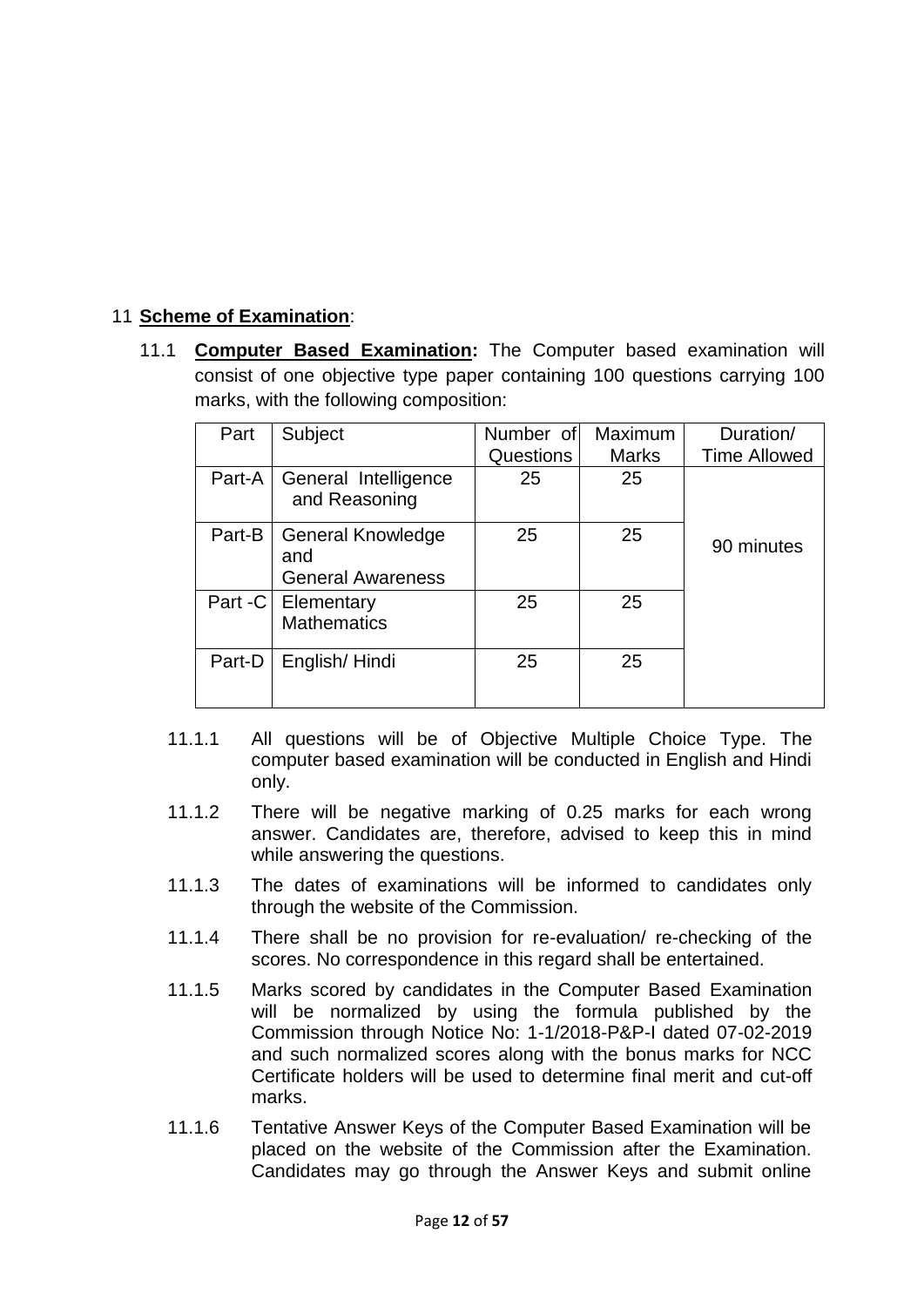representations, if any, within the stipulated time limit on payment of Rs 100/- per question. Representations received through any other mode e.g. letter, application, email, etc. will not be entertained. Representations regarding the Answer Keys will be scrutinized [before finalizing the Answer Keys and the decision of the](https://t.me/gorojgar)  Commission in this regard will be final.

- 11.1.7 The questions in the Computer Based Examination will be of Matriculation level.
- 11.1.8 Walk-through video/ Mock Test on the Computer Based Examination has been provided on the website of the Commission in the 'Candidate's Corner' Section.
- 11.1.9 Candidates are not permitted to use calculators and other electronic gadgets. They should not, therefore, bring the same inside the Examination Hall/ Lab.
- 11.1.10 The syllabus for the Examination will be as follows:
	- 11.1.10.1 **General Intelligence and Reasoning**: Analytical aptitude and ability to observe and distinguish patterns will be tested through questions principally of non-verbal type. This component may include questions on analogies, similarities and differences, spatial visualization, spatial orientation, visual memory, discrimination, observation, relationship concepts, arithmetical reasoning and figural classification, arithmetic number series, non-verbal series, coding and decoding, etc.
	- 11.1.10.2 **General Knowledge and General Awareness**: Questions in this component will be aimed at testing the candidate's general awareness of the environment around him. Questions will also be designed to test knowledge of current events and of such matters of every day observations and experience in their scientific aspect as may be expected of any educated person. The test will also include questions relating to India and its neighboring countries especially pertaining to sports, History, Culture, Geography, Economic Scene, General Polity, Indian Constitution, and scientific Research etc. These Questions will be such that they do not require a special study of any discipline.
	- 11.1.10.3 **Elementary Mathematics**: This paper will include questions on problems relating to Number Systems, Computation of Whole Numbers, Decimals and Fractions and relationship between Numbers, Fundamental arithmetical operations, Percentages, Ratio and Proportion, Averages, Interest, Profit and Loss, Discount, Mensuration, Time and Distance, Ratio and Time, Time and Work, etc.
	- 11.1.10.4 **English/ Hindi**: Candidates' ability to understand basic English/ Hindi and his basic comprehension would be tested.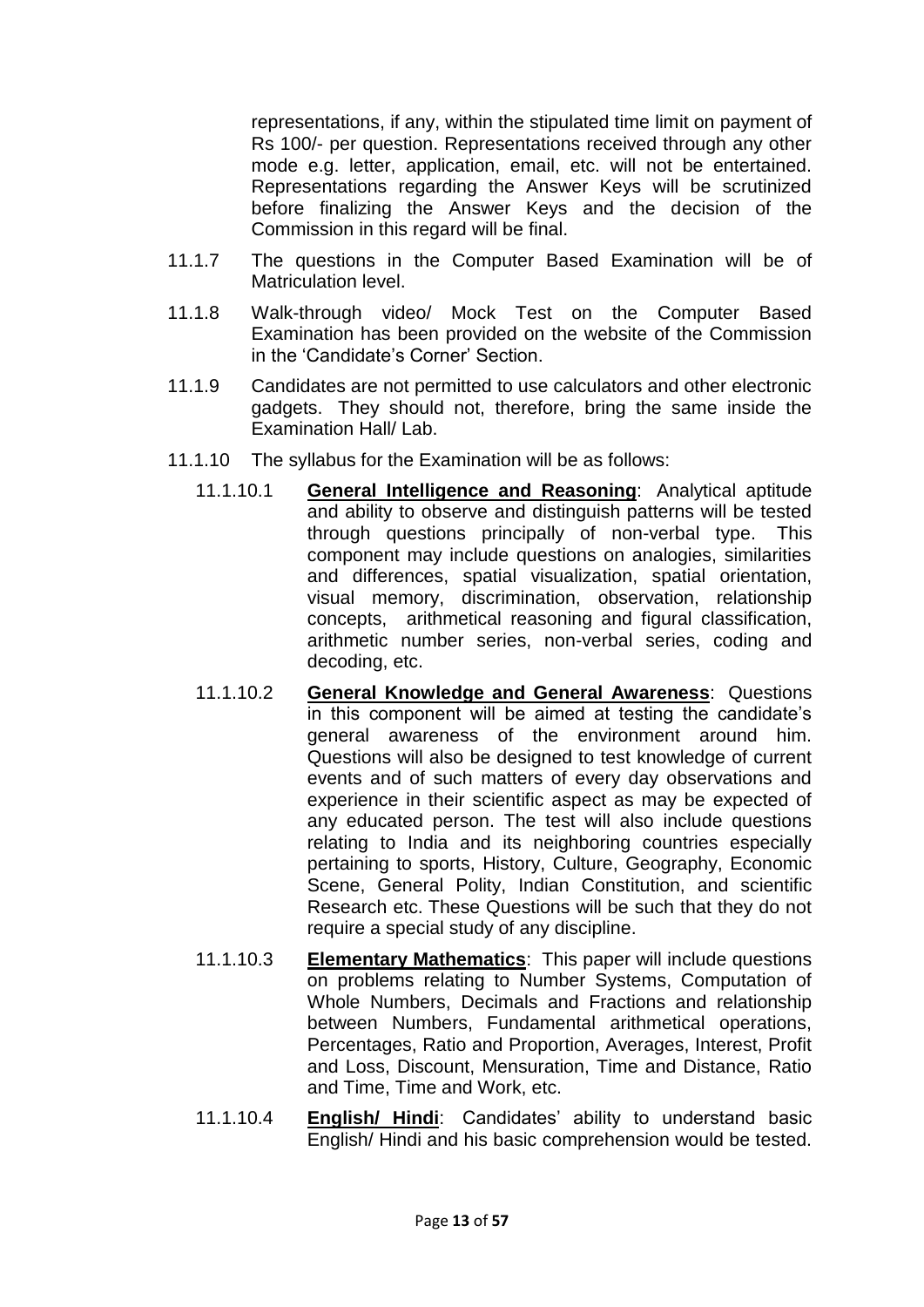- 11.2 **Physical Efficiency Test (PET)/ Physical Standard Test (PST):** Based on the performance in CBE, candidates will be shortlisted for PET/ PST by the Commission. Physical Efficiency Test (PET) and Physical Standard Test (PST) will be conducted at various centres finalized by the CAPFs. Detailed scrutiny of candidates' eligibility/ documents will be undertaken at the time of DME. Therefore, it will be the responsibility of the candidates to verify their eligibility as prescribed in this notice before appearing for CBE/ PST/ PET. During PET/ PST, candidates who are found eligible on height parameters will undergo PET (race) followed by biometric/ technology aided identification. Scrutiny of eligibility of candidates for any relaxation i.e. age, height and chest measurement will be carried out after qualifying PET (race) before PST by CAPFs PET/ PST Boards.
- 11.3 [Ex-servicemen who are shortlisted in the Computer Based Examination for](https://t.me/gorojgar)  PET/ PST will have to appear in PET/ PST for recording measurement of height, chest and weight only. PET will not be held for these Exservicemen candidates. However, they will have to qualify the medical examination.
- 11.4 **Physical Efficiency Test (PET)**: Candidates have to clear the race within the following time limits:

|      | <b>Male</b>                          | <b>Female</b>                         | Remarks                                                           |
|------|--------------------------------------|---------------------------------------|-------------------------------------------------------------------|
| Race | 5 Kms in 24<br>minutes.              | 1.6 Kms in 8 $\frac{1}{2}$<br>minutes | For candidates other than<br>those belonging to Ladakh<br>Region. |
|      | 1.6 Kms in<br>$6\frac{1}{2}$ minutes | 800<br>4 minutes                      | metres in   For candidates of Ladakh<br>Region.                   |

- 11.4.1 A women candidate, who as a result of tests is found to be pregnant of 12 weeks standing or over, shall be declared temporarily unfit and appointment be held in abeyance until the confinement is over. The vacancy against which a woman candidate was selected will be kept reserved for her. She will be re-examined for Physical Efficiency Test (PET) six weeks after the date of confinement, subject to the production of medical certificate of fitness from a registered medical practitioner. If she is found fit, she may be appointed to the post kept reserved for and allowed the benefit of seniority in accordance with the instructions of the government, as amended from time to time.
- 11.5 **Physical Standard Test (PST):** Physical Standards for the posts are as follows:
	- 11.5.1 **Height:** 
		- 11.5.1.1 Male: 170 cms
		- 11.5.1.2 Female: 157 cms
		- 11.5.1.3 Few categories of candidates are allowed relaxation in heights mentioned above. Relaxed standard of height for such candidates are as follows: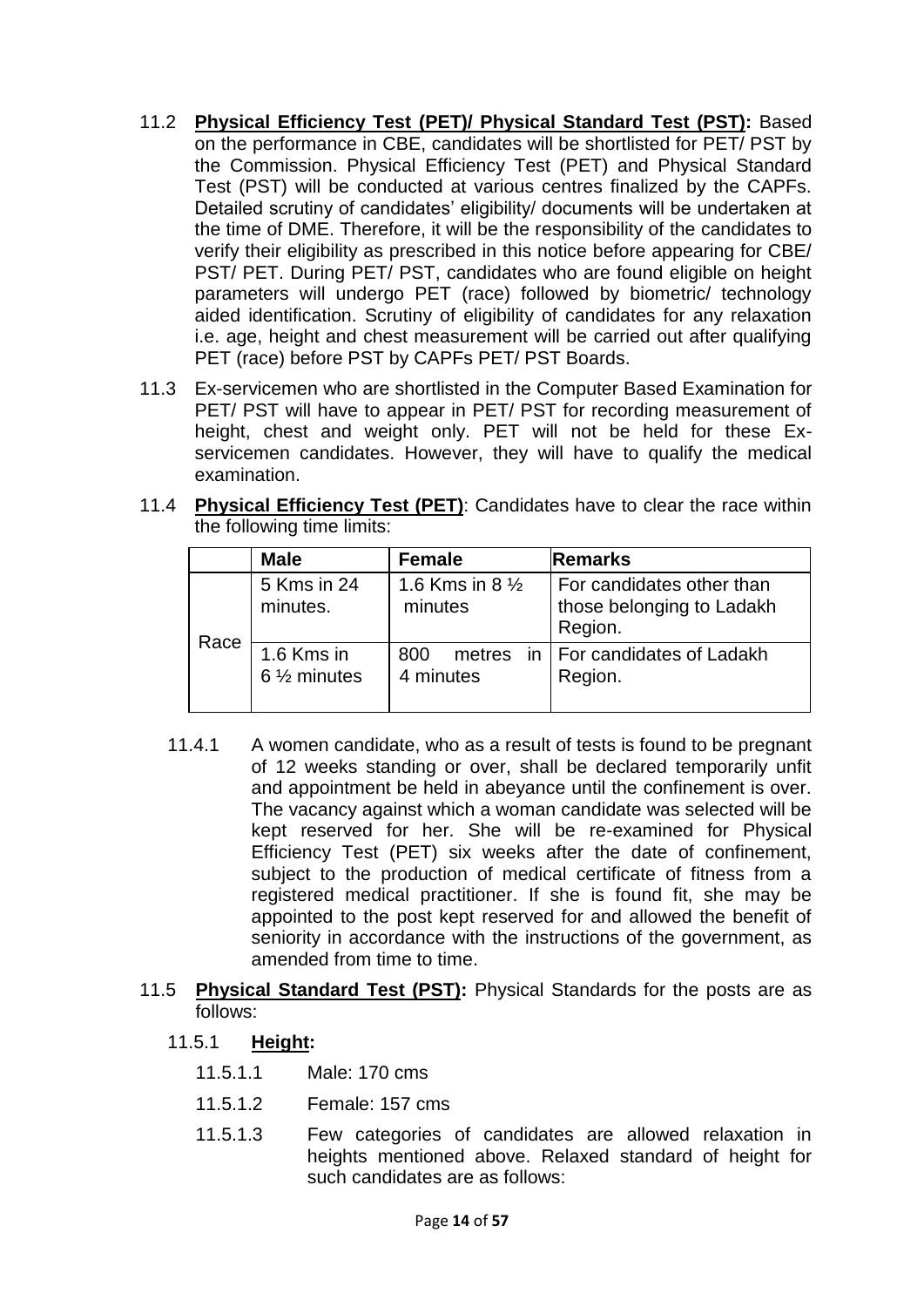| $\overline{\mathbf{s}}$<br><b>No</b> | <b>Relaxation for</b>                                                                                                                                                                                                                                                                                                                                                                                                                                                                                                                                                                                                                 | <b>Male</b><br>(Cms) | <b>Female</b><br>(Cms) |
|--------------------------------------|---------------------------------------------------------------------------------------------------------------------------------------------------------------------------------------------------------------------------------------------------------------------------------------------------------------------------------------------------------------------------------------------------------------------------------------------------------------------------------------------------------------------------------------------------------------------------------------------------------------------------------------|----------------------|------------------------|
| (a)                                  | All candidates belonging to Scheduled Tribes                                                                                                                                                                                                                                                                                                                                                                                                                                                                                                                                                                                          | 162.5                | 150.0                  |
| (b)                                  | All Scheduled Tribe candidates of North<br>Eastern States (NE States)                                                                                                                                                                                                                                                                                                                                                                                                                                                                                                                                                                 | 157.0                | 147.5                  |
| (c)                                  | All Scheduled Tribe candidates of Left Wing<br><b>Extremism affected districts</b>                                                                                                                                                                                                                                                                                                                                                                                                                                                                                                                                                    | 160.0                | 147.5                  |
| (d)                                  | falling in<br>Candidates<br>the<br>categories<br>οf<br>Garhwalis, Kumaonis, Dogras, Marathas and<br>candidates belonging to the States/ UTs of<br>Assam, Himachal Pradesh, Jammu & Kashmir<br>and Ladakh                                                                                                                                                                                                                                                                                                                                                                                                                              | 165.0                | 155.0                  |
| (e)                                  | Candidates hailing from the North-Eastern<br>States of Arunachal Pradesh, Manipur,<br>Meghalaya, Mizoram, Nagaland, Sikkim and<br>Tripura                                                                                                                                                                                                                                                                                                                                                                                                                                                                                             | 162.5                | 152.5                  |
| (f)                                  | Candidates hailing from Gorkha Territorial<br>Administration (GTA) comprising of the three<br>Sub-Divisions of Darjeeling District namely<br>Darjeeling, Kalimpong and Kurseong and<br>includes the following "Mouzas" Sub-Division of<br>these Districts:<br>(1) Lohagarh Tea Garden (2) Lohagarh Forest<br>(3) Rangmohan (4) Barachenga (5) Panighata<br>(6) ChotaAdalpur (7) Paharu (8) Sukna Forest<br>(9) Sukna Part-I (10) Pantapati Forest-I (11)<br>Mahanadi Forest (12) Champasari Forest (13)<br>SalbariChhatpart-II (14) Sitong Forest<br>(15)<br>Sivoke Hill Forest (16) Sivoke Forest (17)<br>ChhotaChenga (18) Nipania. | 157.0                | 152.5                  |

- 11.5.2 **Chest:** Male candidates should have following standards of chest measurement:
	- 11.5.2.1 Un-expanded: 80 cms
	- 11.5.2.2 Minimum expansion: 5 cms
	- 11.5.2.3 [Few categories of candidates are allowed relaxation in chest](https://t.me/gorojgar)  measurement. Relaxed standard of chest measurement for such candidates are as follows:

| S<br><b>No</b> | <b>Relaxation for</b>                                                                                                       | Un-<br>expanded<br>(cms) | <b>Minimum</b><br><b>Expansion</b><br>(cms) |
|----------------|-----------------------------------------------------------------------------------------------------------------------------|--------------------------|---------------------------------------------|
| (a)            | All candidates belonging to Scheduled<br>Tribes                                                                             | 76                       | 5                                           |
| (b)            | Candidates falling in the categories of<br>Garhwalis, Kumaonis, Dogras, Marathas<br>and candidates belonging to the States/ | 78                       | 5                                           |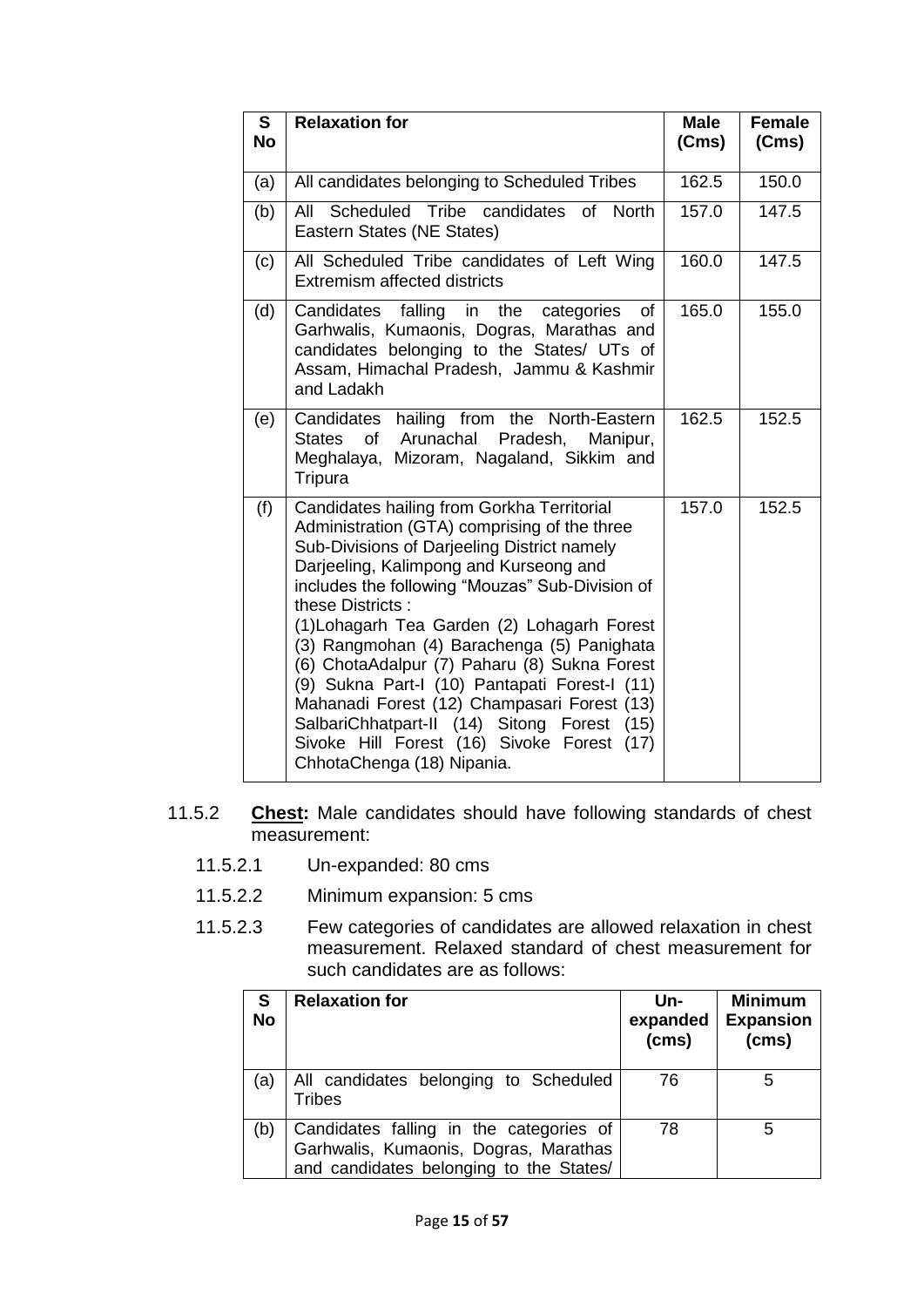|     | UTs of Assam, Himachal Pradesh,<br>Jammu & Kashmir and Ladakh will be                                                                                                                                                                                                                                                                                                                                                                                                                                                                                                                                                                 |    |   |
|-----|---------------------------------------------------------------------------------------------------------------------------------------------------------------------------------------------------------------------------------------------------------------------------------------------------------------------------------------------------------------------------------------------------------------------------------------------------------------------------------------------------------------------------------------------------------------------------------------------------------------------------------------|----|---|
| (c) | Candidates hailing from Gorkha Territorial<br>Administration (GTA) comprising of the<br>three Sub-Divisions of Darjeeling District<br>namely Darjeeling, Kalimpong and<br>Kurseong and includes the following<br>"Mouzas" Sub-Division of these Districts:<br>(1) Lohagarh Tea Garden (2) Lohagarh<br>Forest (3) Rangmohan (4) Barachenga<br>(5) Panighata (6) ChotaAdalpur (7)<br>Paharu (8) Sukna Forest (9) Sukna Part-I<br>(10) Pantapati Forest-I (11) Mahanadi<br>Forest (12) Champasari Forest (13)<br>SalbariChhatpart-II (14) Sitong Forest<br>(15) Sivoke Hill Forest (16) Sivoke Forest<br>(17) ChhotaChenga (18) Nipania. | 77 | 5 |

- 11.5.2.4 Chest measurement for female candidates will not be taken. However, it will be ascertained that the chest is well developed.
- 11.5.3 **Weight:** Proportionate to height and age as per medical standards.
- 11.5.4 Scrutiny of eligibility of candidates for relaxations i.e. height and chest measurement will be carried out after qualifying PET (race) and before PST by CAPFs PET/ PST Boards. Relaxation in height and chest (as the case may be) as mentioned above for the candidates other than those belonging to ST category will be permissible only on production of certificate at the time of PST/ PET in the proforma as prescribed in **Annexure-VIII** from the competent authorities. ST candidates may avail the relaxation on the production of valid ST Certificate.
- 11.5.5 The candidates who are declared not qualified in Physical Standards, i.e. height and chest may prefer an appeal on same day, if they so desire, to the Appellate Authority nominated for the Centre through Presiding Officer (PO). The decision of the Appellate Authority will be final and no further appeal or representation in this regard will be entertained thereafter. There is no appeal in PET (Race).
- 11.5.6 Conduct of PET/ PST and DME/ RME will be the sole responsibility of the CAPFs. The Commission will not entertain any representation/ appeal/ RTI Applications/ CPGRAMs against the decision of the PST/ PET and DME/ RME Board.
- 11.6 **Medical Examination:** Candidates will be shortlisted for Detailed Medical [Examination \(DME\) from the pool of candidates who qualify PET/ PST.](https://t.me/gorojgar) 
	- 11.6.1 At the time of DME, following documents will be verified:
		- 11.6.1.1 Matriculation/ Secondary Examination Certificate to prove age, name and educational qualification.